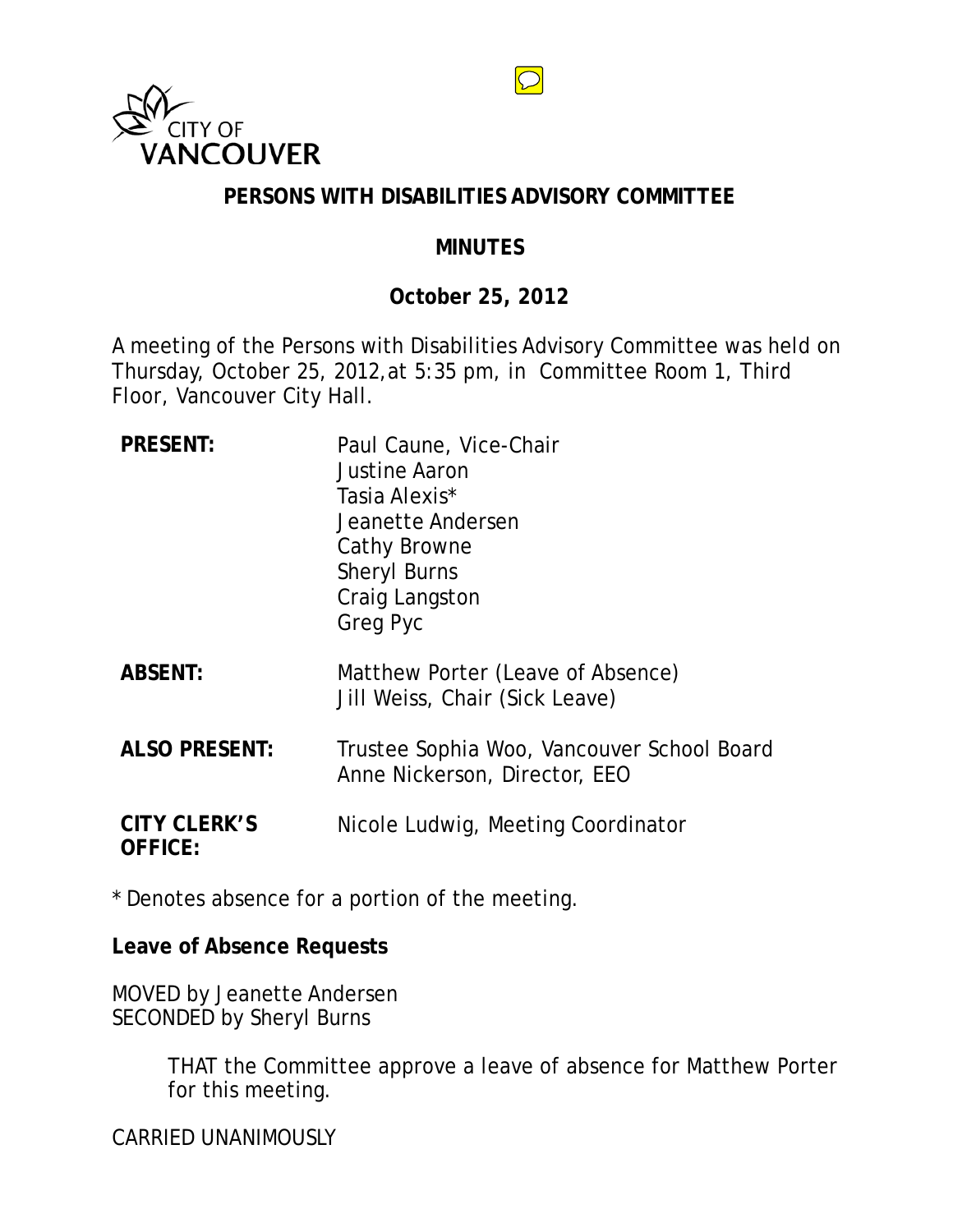## **Approval of Minutes**

MOVED by Cathy Browne SECONDED by Jeanette Andersen

THAT the minutes of July 26, 2012, be approved.

## CARRIED UNANIMOUSLY

## **1. Community vs. Institutional Living**

Professor Tim Stainton, University of British Columbia, provided a background on research on community vs. institutional living for people with disabilities, noting there are multiple ways of moving persons with disabilities into the community, and provided an overview of common issues. Professor Stainton reported that, overall, research shows community based living is far more beneficial to people with disabilities and the community than institutional housing for people with disabilities.

Professor Stainton offered to provide additional information via email to the Committee, through the Vice-Chair. The Committee thanked Professor Stainton for his time and the information he provided.

# **2. Accessibility Amendments to the Vancouver Building By-law**

This item was withdrawn.

## **3. Comox-Helmcken Greenway**

Douglas Scott, Active Transportation, Engineering Services, presented details on Section 1 of the proposed Comox-Helmcken Greenway, responded to questions and sought the Committee's advice. The Committee provided feedback and following discussion it was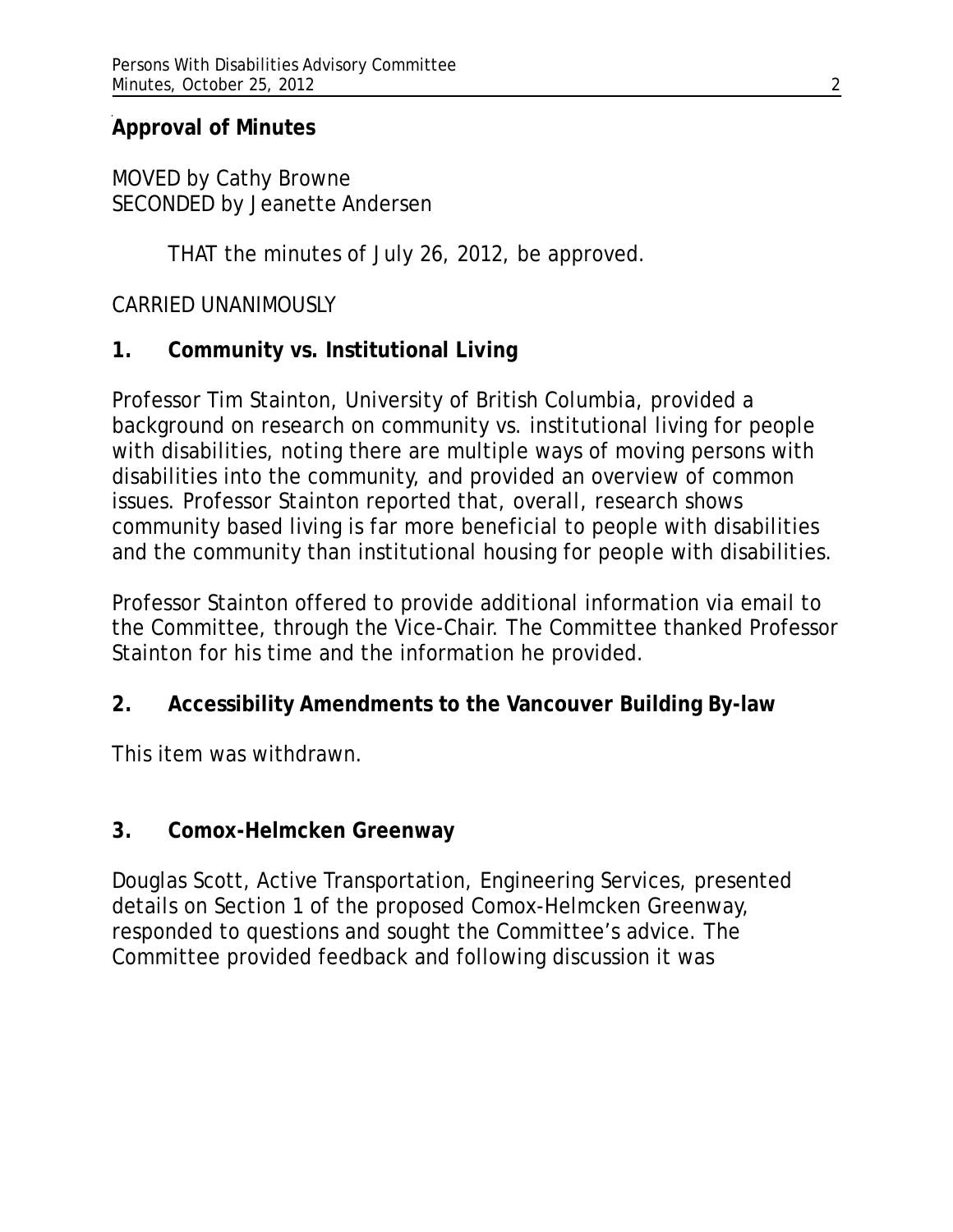MOVED by Greg Pyc SECONDED by Craig Langston

> THAT the Persons with Disabilities Advisory Committee generally supports the Comox-Helmcken Greenway as presented at the October 25, 2012, meeting, noting the following issues:

- accessible toilets;
- accessible parking especially for people with disabilities;
- accessible tables and benches;
- mid-block ramps;
- wayfinding signs;
- colour contrasting at ramps;
- audible pedestrian signals; and
- consultation with HandyDart.

## CARRIED UNANIMOUSLY

- **4. New Business**
- **a. George Pearson Centre**

The Vice-Chair reported that the Ministry of Health has allocated \$3 million to the City of Vancouver and Vancouver Coastal Health (VCH) for the redevelopment of the George Pearson Centre and surrounding lands. He also noted he has been invited to consultations with VCH which will start in late November. Following the consultation process, building the redevelopment plans will take about 18 months and will be subject to City of Vancouver approval. Following discussion, it was

MOVED by Paul Caune SECONDED by Justine Aaron

> THAT the Persons with Disabilities Advisory Committee advises Council not to approve any redevelopment of the George Pearson Centre and surrounding lands that includes an institution for adults with disabilities.

CARRIED UNANIMOUSLY (Tasia Alexis absent for the vote) (Jeanette Andersen abstained from the vote)